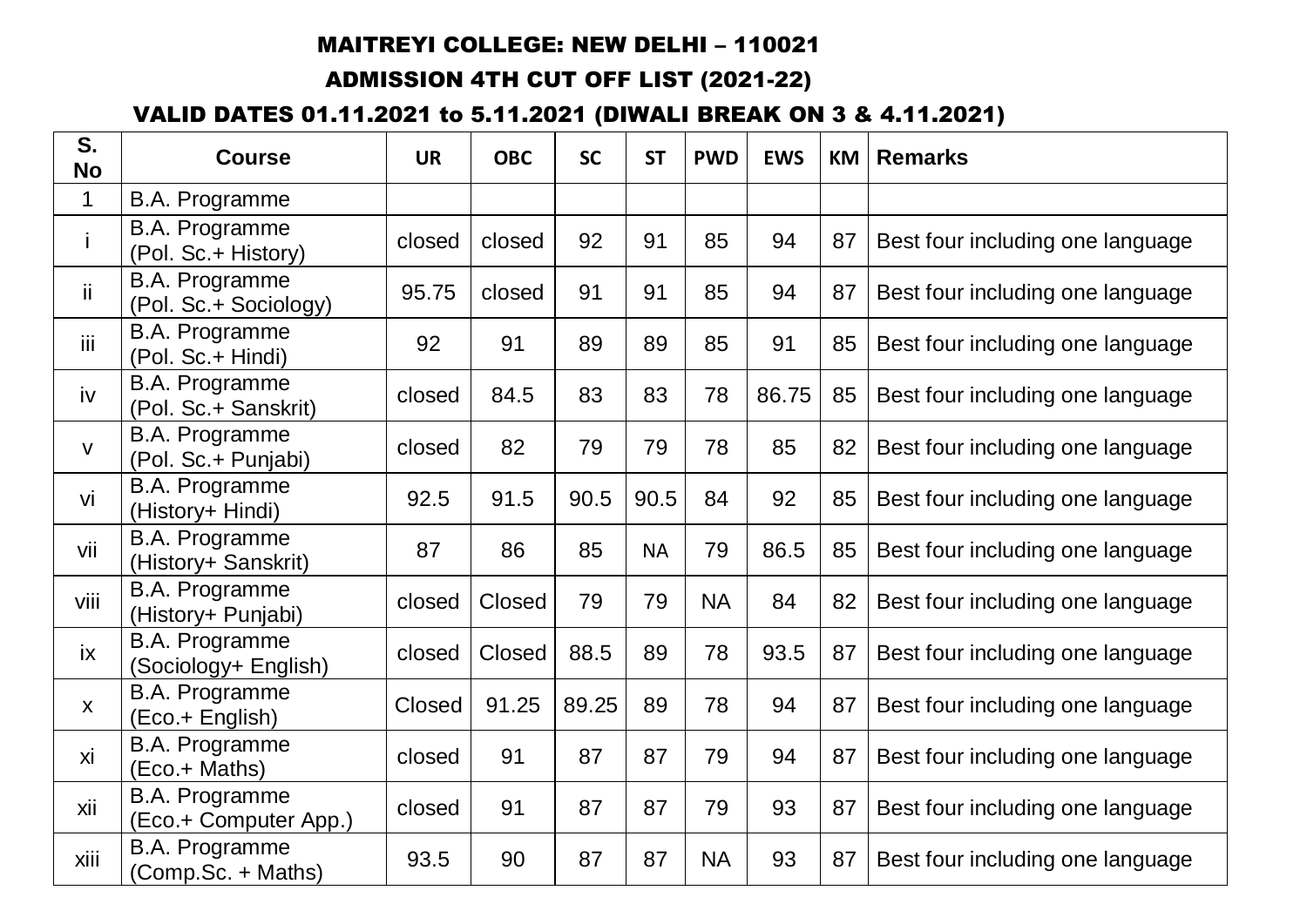## ADMISSION 4TH CUT OFF LIST (2021-22)

## VALID DATES 01.11.2021 to 5.11.2021(DIWALI BREAK ON 3 & 4.11.2021)

| S. No          | <b>Course</b>                    | <b>UR</b> | <b>OBC</b> | <b>SC</b> | <b>ST</b> | <b>PWD</b> | <b>EWS</b> | <b>KM</b> | <b>Remarks</b>                                                                                                                                                                                                                                                                                                                                          |
|----------------|----------------------------------|-----------|------------|-----------|-----------|------------|------------|-----------|---------------------------------------------------------------------------------------------------------------------------------------------------------------------------------------------------------------------------------------------------------------------------------------------------------------------------------------------------------|
| 2              | B.Com (Hons.)                    | 96.75     | 94.25      | 89        | 87        | 83         | 95.75      | 88        | (i) The applicant must have<br>studied and passed<br><b>Mathematics/Business</b><br>Mathematics at the qualifying<br>examination for admission(ii) An<br>aggregate of 45% or more in<br>English/Hindi and combination of<br>best three among the following<br>subjects: Mathematics,<br>Accountancy, Economics and<br><b>Business Studies/ Commerce</b> |
| 3              | B.Com(Prog)                      | 95.25     | 92.75      | 87.5      | 86        | 82         | 94.25      | 87        | An aggregate of 40% or more in<br>English/Hindi and combination of<br>best three among the following<br>subjects: Mathematics,<br>Accountancy, Economics and<br><b>Business Studies/Commerce.</b>                                                                                                                                                       |
| $\overline{4}$ | B.A. (Hons.)<br><b>Economics</b> | 97.25     | 94         | 87        | 87        | 85         | 96         | 87        | (i) One language and three best<br>academic/elective subjects (ii)<br>The applicants must have studied<br>and passed Mathematics at the<br>qualifying exam for admission.                                                                                                                                                                               |

**Contd/-**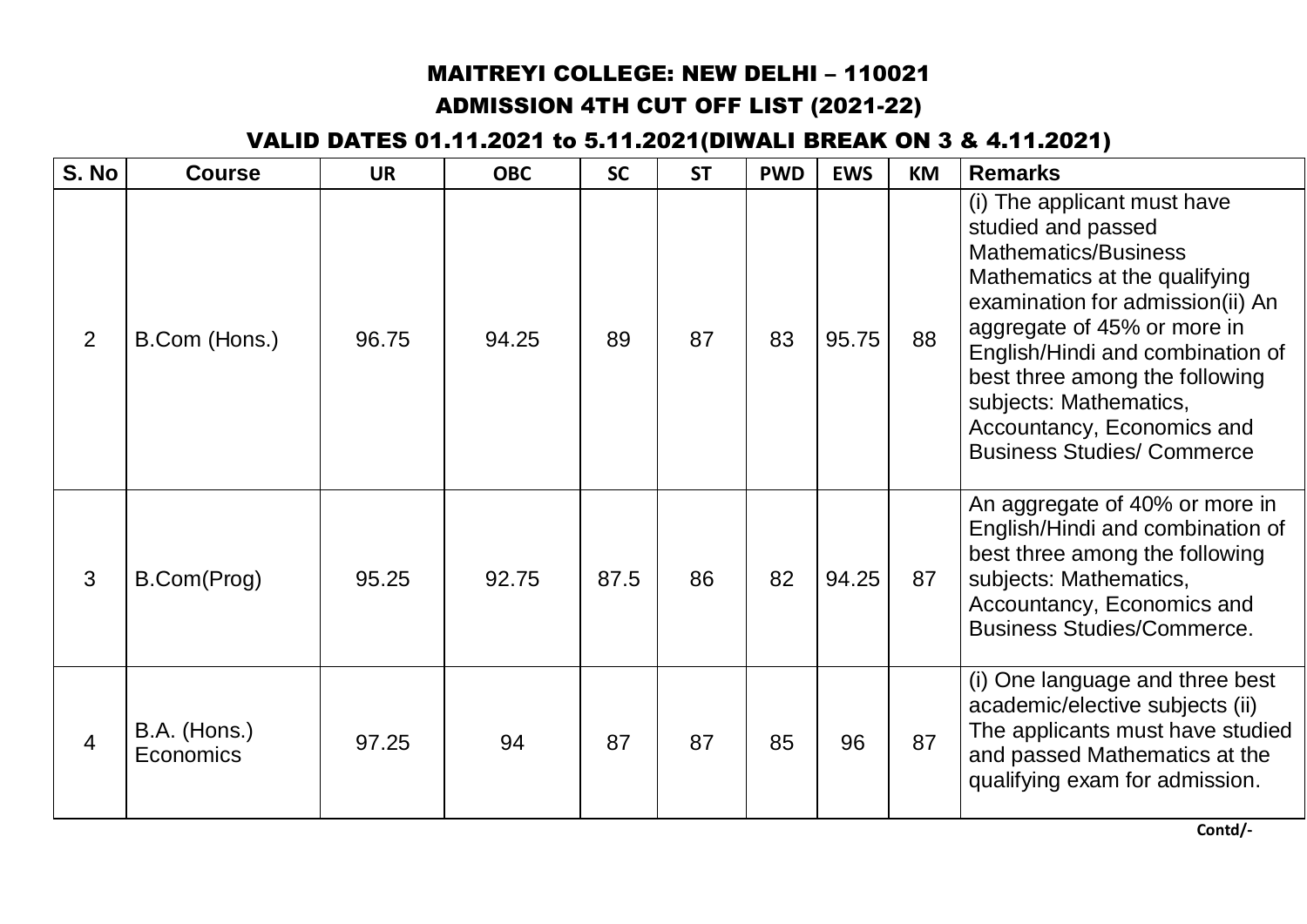## ADMISSION 4TH CUT OFF LIST (2021-22)

VALID DATES 01.11.2021 to 5.11.2021 (DIWALI BREAK ON 3 & 4.11.2021)

| S.<br><b>No</b> | <b>Course</b>                  | <b>UR</b> | <b>OBC</b> | <b>SC</b> | <b>ST</b> | <b>PWD</b> | <b>EWS</b> | <b>KM</b> | <b>Remarks</b>                                                                                                                                                                                                                                                                                           |
|-----------------|--------------------------------|-----------|------------|-----------|-----------|------------|------------|-----------|----------------------------------------------------------------------------------------------------------------------------------------------------------------------------------------------------------------------------------------------------------------------------------------------------------|
| 5               | B.A. (Hons.) English           | 96        | 93.5       | 91.5      | 91        | 79         | 95         | 87        | (i) One language and three best<br>academic/elective subjects and<br>must include English for calculation<br>of Best four. (ii) 2% advantage on<br>aggregate of Best four to those who<br>studied Elective English.                                                                                      |
| 6               | B.A. (Hons.) Hindi             | closed    | 76         | closed    | 71        | 71         | 79         | 76        | (i) One language and three best<br>academic/elective subjects and<br>must include Hindi for calculation of<br>Best four(ii) 2% advantage on<br>aggregate of Best four to those who<br>studied Elective Hindi (iii) The<br>applicants who did "Prabhakar in<br>Hindi" also are eligible for<br>admission. |
| $\overline{7}$  | B.A. (Hons.) History           | 95        | 92.5       | 91        | 91        | 80         | 93         | 85        | One language and three best<br>academic/elective subjects                                                                                                                                                                                                                                                |
| 8               | B.A. (Hons.) Political Science | 96.25     | 94.25      | 91        | 91        | 86         | 95.5       | 85        | One language and three best<br>academic/elective subjects                                                                                                                                                                                                                                                |
| 9               | B.A. (Hons.) Sanskrit          | 52        | 50         | 48        | 48        | 48         | 50         | 50        | (i) One language and three best<br>academic/elective subjects.<br>(ii) Advantage of 2% in the 'Best<br>Four' percentage will be given to<br>those applicants who have studied<br>that particular elective language.                                                                                      |
| 10              | B.A. (Hons.) Sociology         | 95        | 91.5       | 86        | closed    | 80         | 93.5       | 85        | One language and three best<br>academic/elective subjects                                                                                                                                                                                                                                                |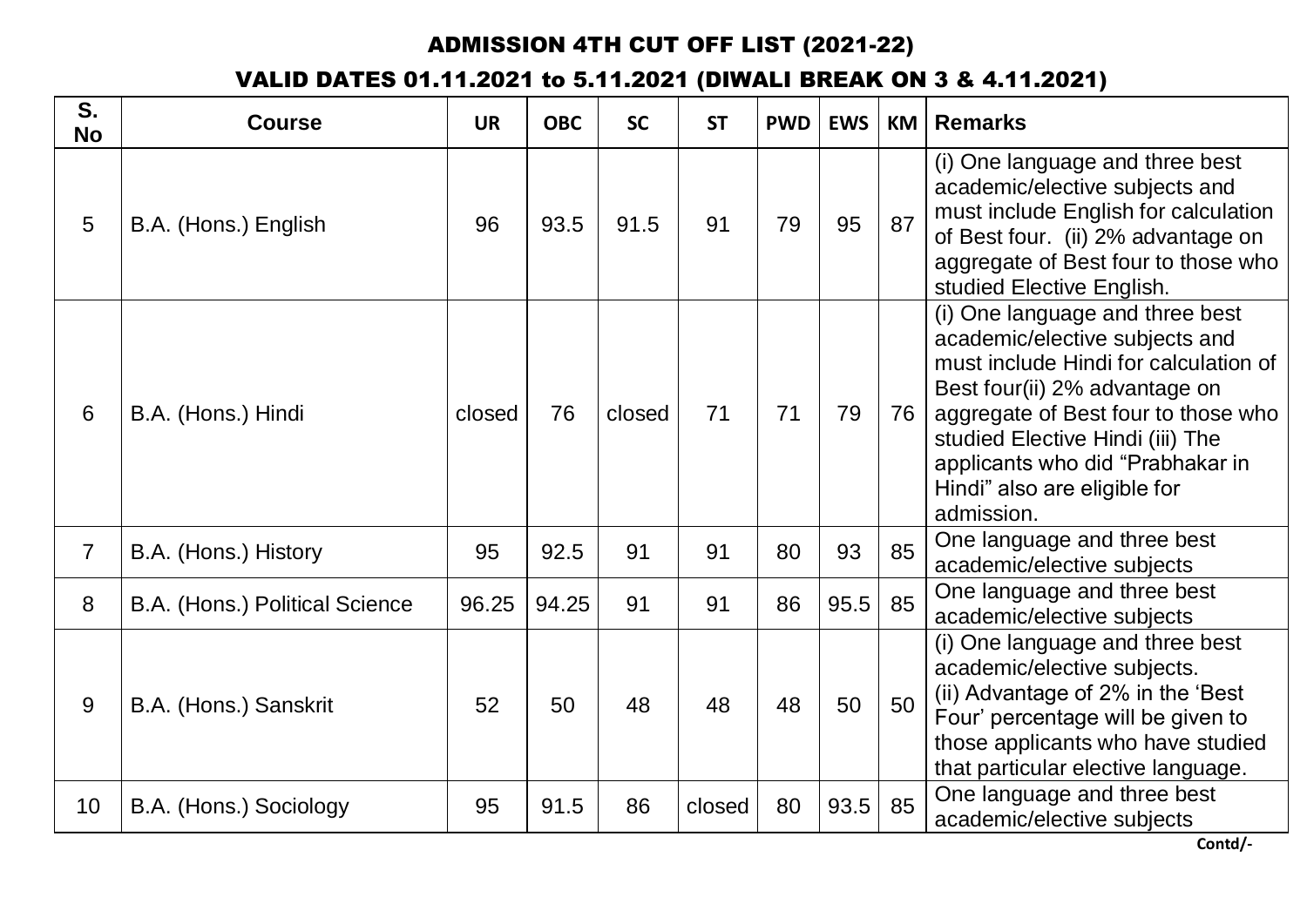#### ADMISSION 4TH CUT OFF LIST (2021-22)

## VALID DATES 01.11.2021 to 5.11.2021 (DIWALI BREAK ON 3 & 4.11.2021)

| S.<br><b>No</b> | <b>Course</b>                   | <b>UR</b> | <b>OBC</b> | <b>SC</b> | <b>ST</b> | <b>PWD</b> | <b>EWS</b> | <b>KM</b> | <b>Remarks</b>                                                                                                                                                                  |
|-----------------|---------------------------------|-----------|------------|-----------|-----------|------------|------------|-----------|---------------------------------------------------------------------------------------------------------------------------------------------------------------------------------|
| 11              | B.Sc (Hons.) Botany             | closed    | 89         | 82        | 80        | 70         | 90         | 85        | (i) Aggregate of Physics,<br>Chemistry, Biology/Biotechnology<br>(Practical& Theory together) And<br>passing in one compulsory<br>language i.e. English with 50%<br>marks.      |
| 12              | <b>B.Sc (Hons.) Chemistry</b>   | 94        | 92         | 86        | 86        | 80         | 93         | 85        | Merit will be calculated based on<br>aggregate percentage in Physic,<br>Chemistry and Mathematics; 50%<br>or more marks in one compulsory<br>language <i>i.e.</i> English       |
| 13              | <b>B.Sc (Hons.) Mathematics</b> | 95        | closed     | 86        | 86        | 80         | 93         | 85        | (i) One language, Mathematics<br>and two best elective /academic<br>subjects (ii) 50% marks in<br>Mathematics and an aggregate of<br>45% marks in the qualifying<br>examination |
| 14              | B.Sc (Hons.) Physics            | 94        | 92         | 86        | 86        | 80         | 93         | 85        | Merit will be calculated based on<br>aggregate percentage in Physics,<br>Chemistry and Mathematics; 50%<br>or more marks in one compulsory<br>language i.e. English             |
| 15              | B.Sc (Hons.) Zoology            | closed    | closed     | closed    | 84        | 80         | closed     | 85        | Aggregate of Physics, Chemistry,<br>Biology/Biotechnology (Practical&<br>Theory together) And passing in<br>one compulsory language i.e.<br>English with 50% marks.             |